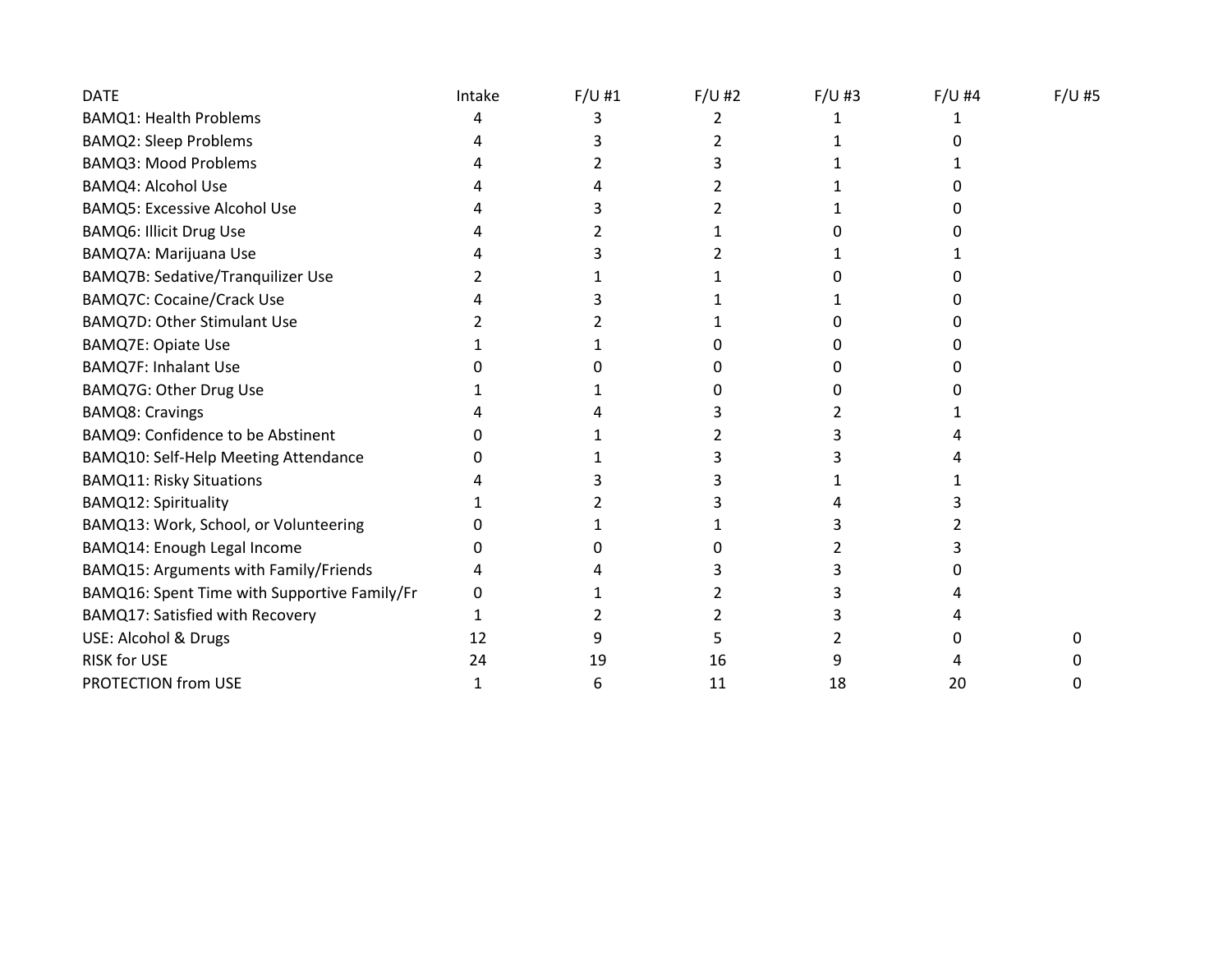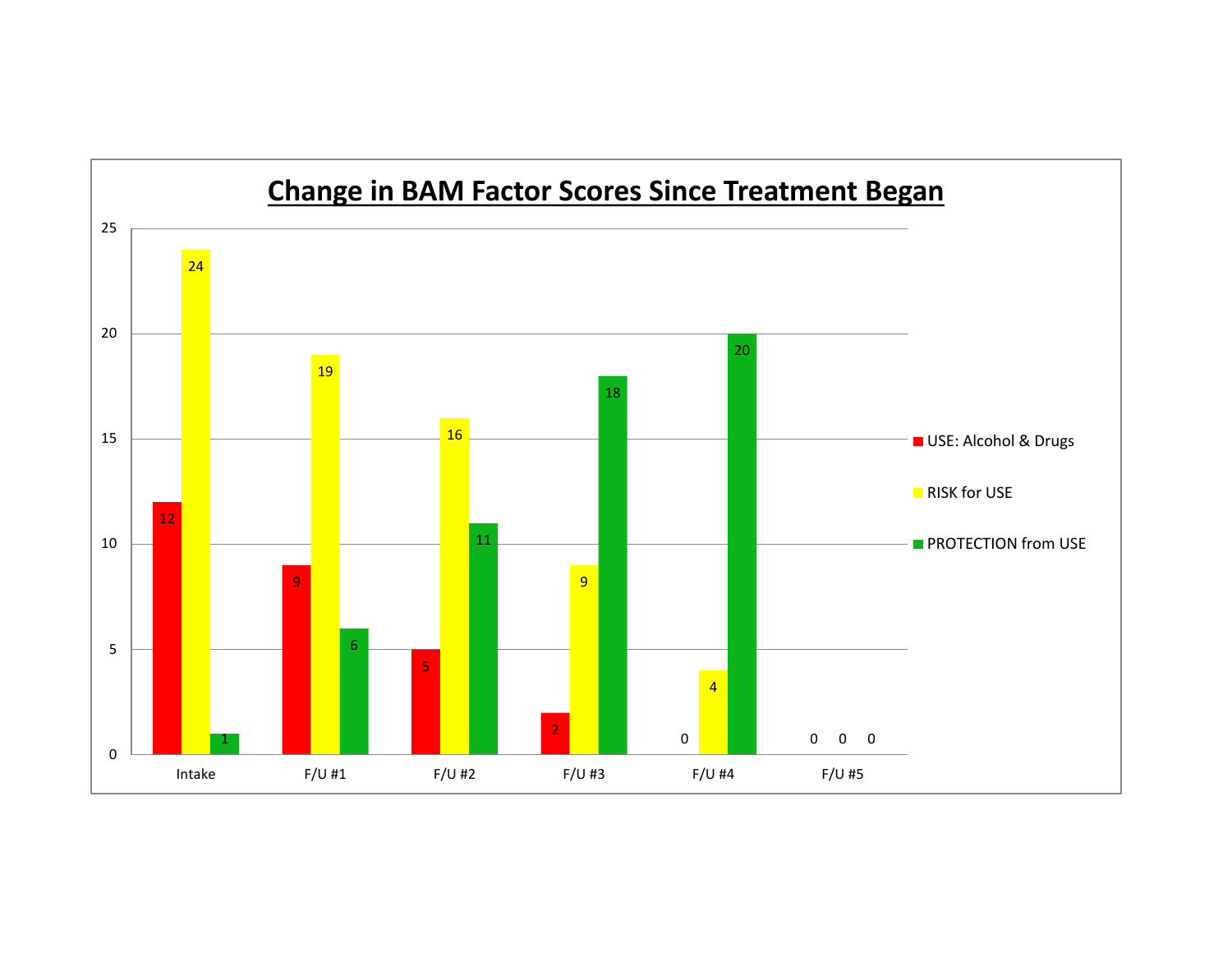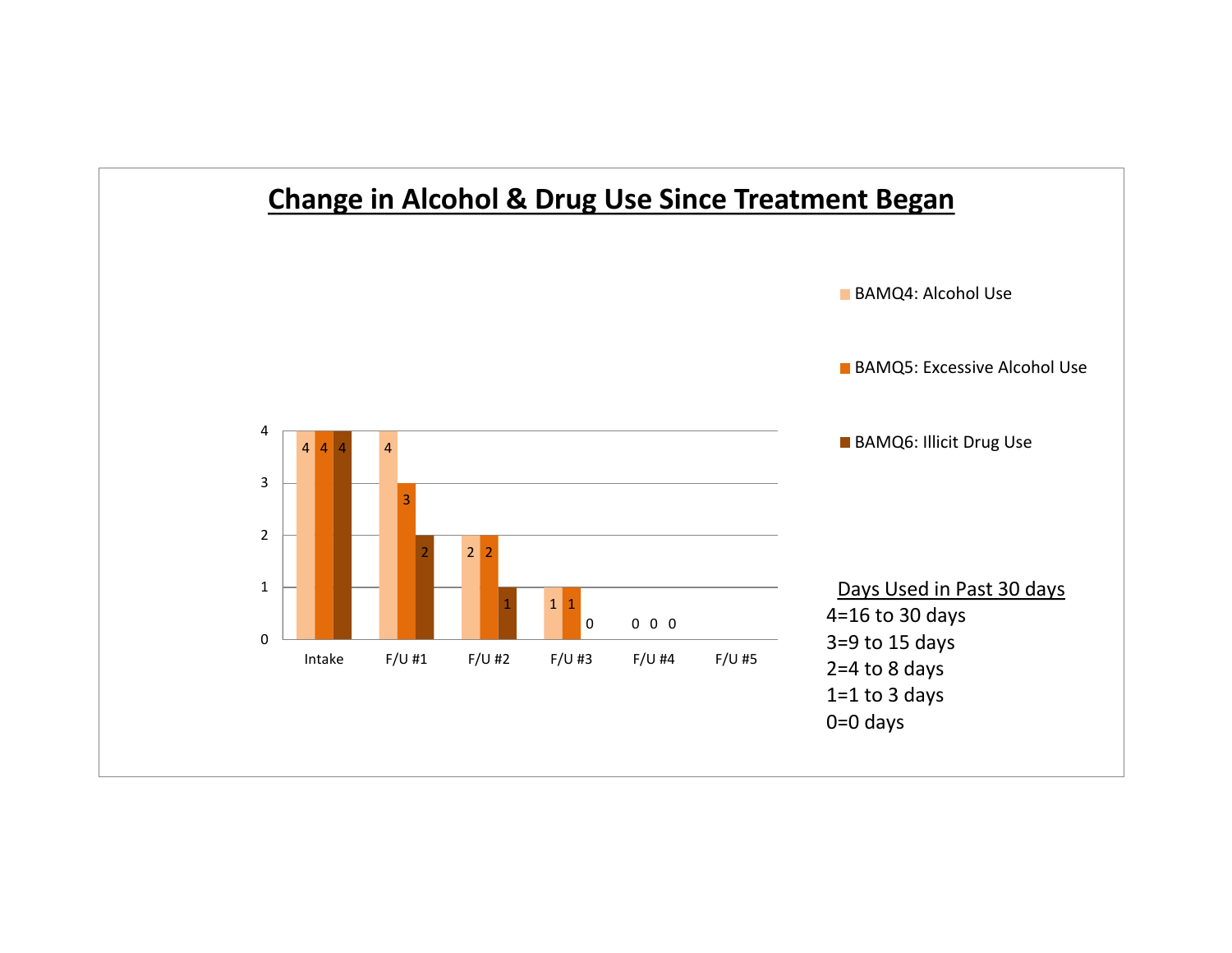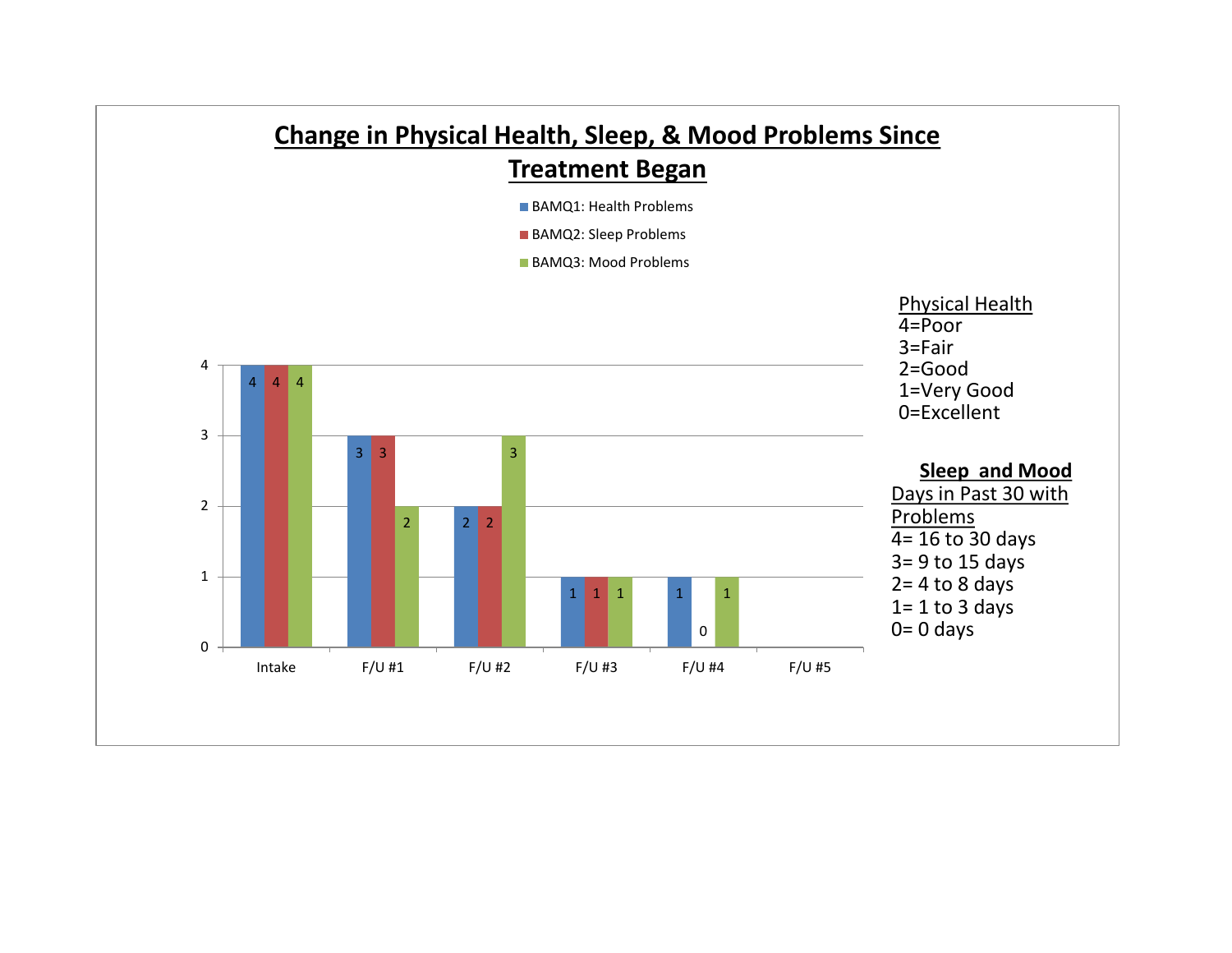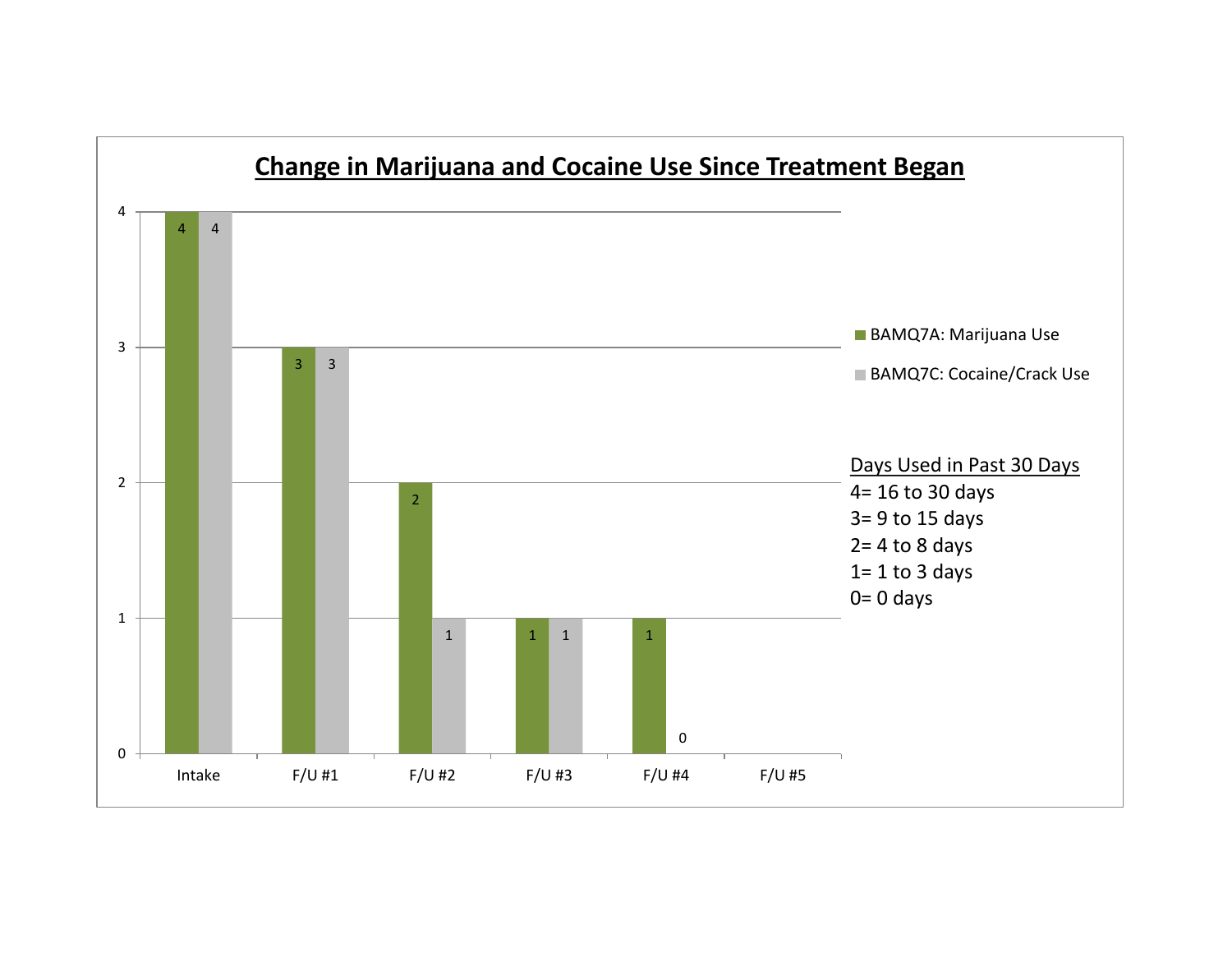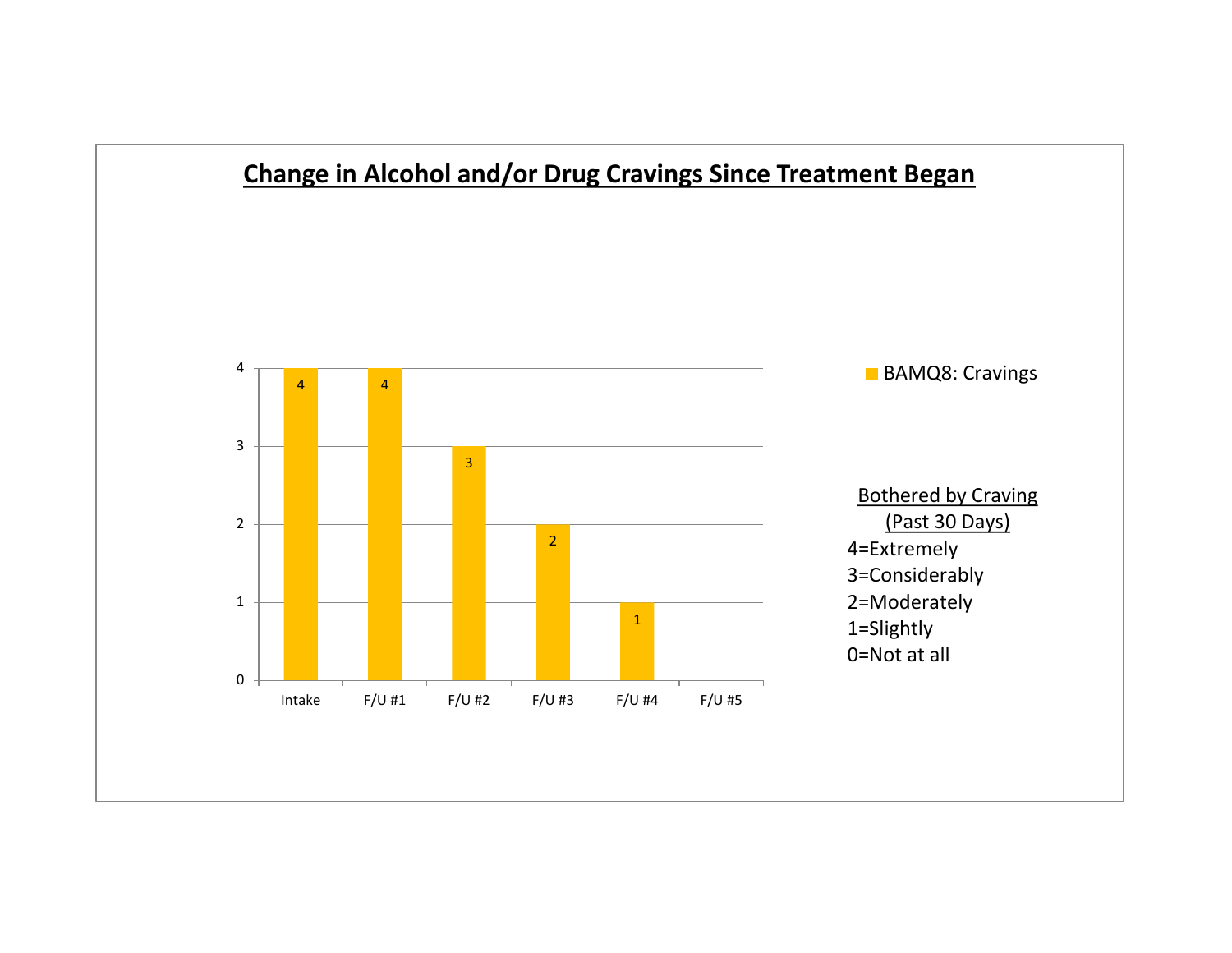## **Change In Self-Help Meeting Attendance**

**BAMQ10: Self-Help Meeting Attendance** 

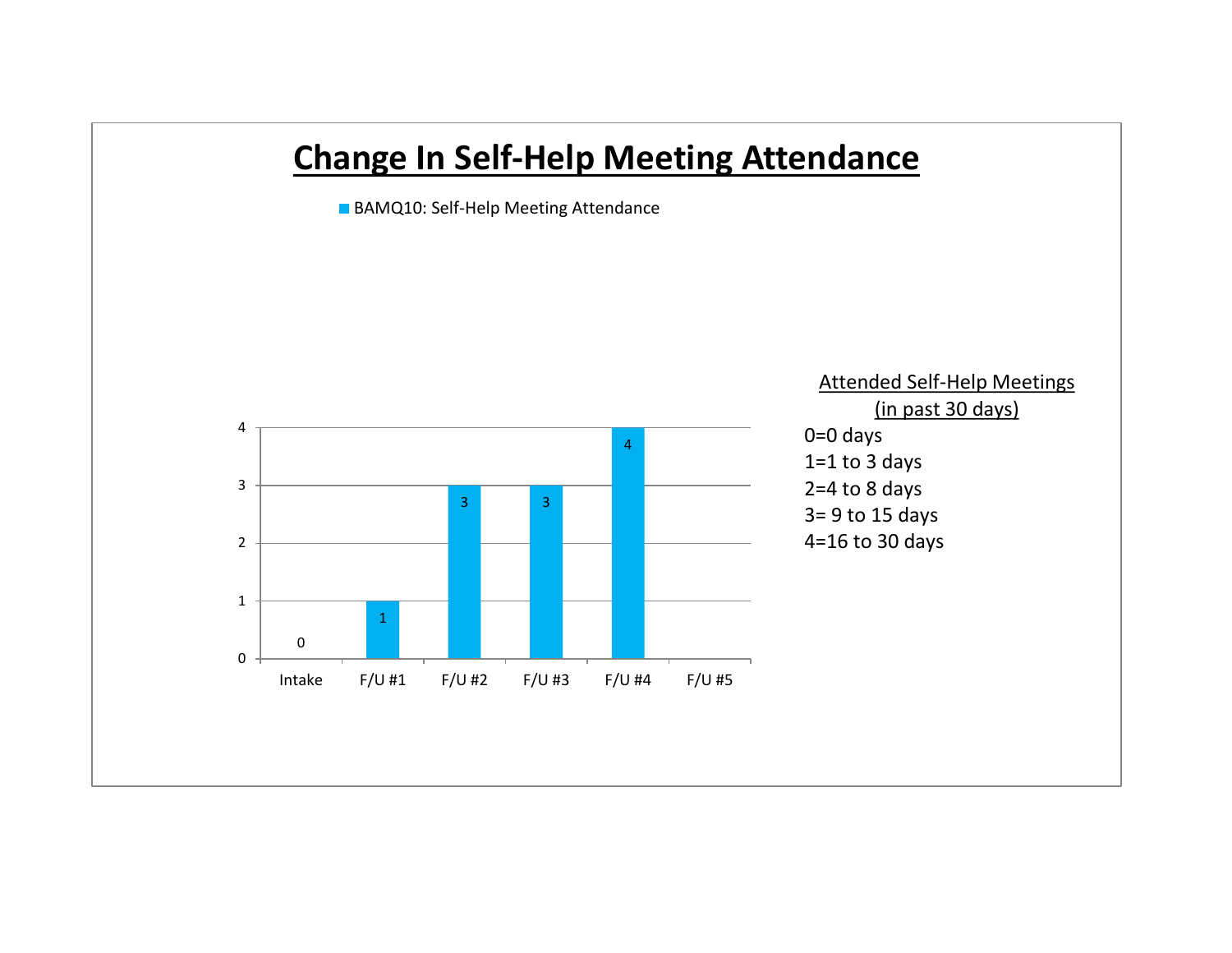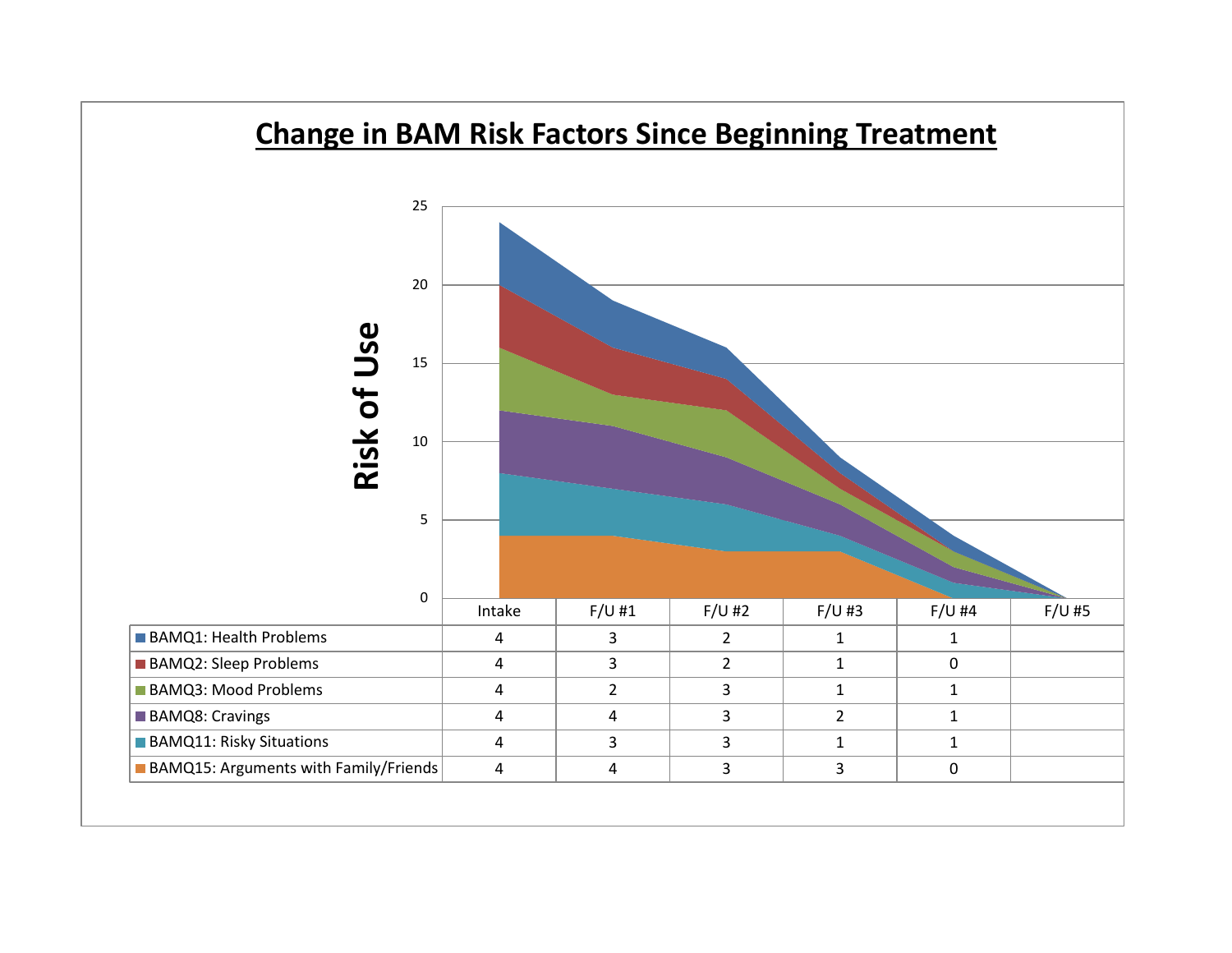